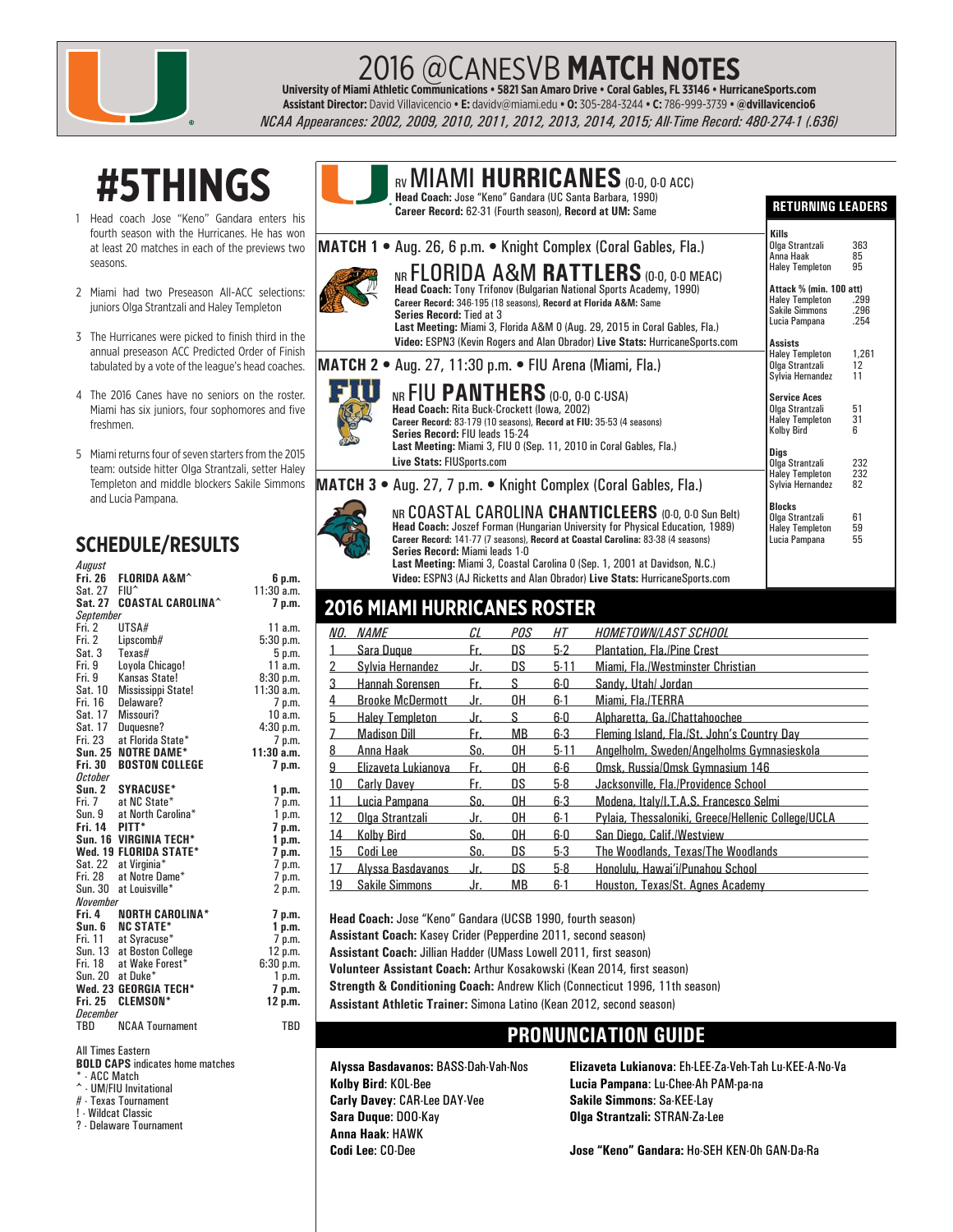### **#BYTHENUMBERS**

### **2**

Miami has two victories over ranked teams in 2015, beating No. 20 Purdue (Sept. 12) and No. 17 Florida State (Nov. 4).

#### **4**

The Canes bring back four starters from the 2015 team: juniors Sakile Simmons, Olga Strantzali and Haley Templeton and sophomore Lucia Pampana.

## **7**

Miami has been selected to seven consecutive NCAA Tournaments. In 2015, they faced off against Iowa State in the First Round in Madison, Wis.

### **10.69**

Haley Templeton averaged 10.69 assists per set in 2015, ranking fourth in the ACC.

## **13**

Miami has won 13 of 15 season openers since the program returned to action in 2001.

## **51**

Olga Strantzali led the ACC with 51 services aces a year ago. A second team All-ACC selection in 2015. Strantzali finished the year avergaing 0.44 aces per set to rank 17th in the NCAA.

## **166**

The Hurricanes had 166 service aces in 2015, ranking second among 15 ACC teams.

## **1,261**

Haley Templeton's 1,261 assists in 2015 are second-most in a single season by a Hurricanes' setter.

## **2,404**

With 2,404 assists through her first two seasons at Miami, junior Haley Templeton ranks third in program history in assists.

#### **CANES OPEN SEASON AT HOME**

- Miami opens the 2016 season on its home floor at the James L. Knight Sports Complex for the third straight year.
- The Hurricanes have began a season at home seven times since the return of volleyball in 2001.
	- Since 2001, Miami is 13-2 in season openers and 12-3 in home openers.

#### **AWARD-WINNING CANES**

- Olga Strantzali and Haley Templeton were among the 18 student-athletes named to the 2016 Preseason All-ACC Team.
- Templeton and Strantzali were among the four Hurricanes selected second team All-ACC following the 2015 season, joined by seniors Alexis Mourning and Taylor Scott.
- Strantzali and Templeton joined Scott to form a trio of Hurricanes named All-ACC Academic in 2015.
- The duo of Templeton and Strantzali were named AVCA all-region honorable mention for the East Coast Region following the 2015 season.
- Miami had three athletes combine for four ACC weekly awards in 2015. Strantzali was a twotime ACC Player of the Week, while Scott earned ACC Player of the Week once. Anna Haak was selected ACC Freshman of the Week following the final weekend of ACC regular season play.
- In 2015, three Hurricanes combined to earn four all-tournament selections during nonconference play. Scott was named Tournament MVP at the LSU Tournament and was joined on the all-tournament team by Mourning and fellow senior Kalysta White. Mourning was also picked to the all-tournament team at the Dr. Mary Jo Wynn invitational in Springfield, Mo.

#### **INTERNATIONAL CANES**

- Four of Miami's 15 players on the 2016 roster come from outside the United States: Anna Haak (Sweden), Elizaveta Lukianova (Russia), Lucia Pampana (Italy) and Olga Strantzali (Greece).
- Haak and Strantzali are members of their home country's national team. Haak competed for her native Sweden over the summer, while Strantzali represented Greece.

#### **TEMPLETON'S AMERICAN DREAM**

- Haley Templeton was invited to participate at the 2016 U.S. Women's National Team Open Tryouts, held at the U.S. Olympic Training Center in Colorado Springs, Colo., on Feb. 19-21.
- Templeton was among the 231 athletes from 88 colleges and universities invited to the tryouts.

#### **#WELCOMETOTHEU**

- The Hurricanes have six new players in 2016: junior Alyssa Basdavanos and freshmen Carly Davey, Sara Duque, Madison Dill, Elizaveta Lukianova and Hannah Sorensen.
- Of Miami's six new additions to the 2016 roster, three are defensive specialists (Basdavanos, Davey, Duque), one is an outside hitter (Lukianova), one is a middle blocker (Dill) and one is a setter (Sorensen).
- The Canes also welcome new assistant coach Jillian Hadder to Coral Gables. Hadder came to Miami after coaching indoor and beach volleyball at Mercer University.

#### **KASEY CRIDER NAMED TOP 30 UNDER 30**

- Assistant coach Kasey Crider was selected as a recipient of the American Volleyball Coaches Association 2016 Thirty Under 30 Awards.
- The 26-year-old earned the award following his first season coaching at Miami, helping the Hurricanes reach the NCAA Tournament for the third time under head coach Jose "Keno" Gandara and seventh consecutive time.